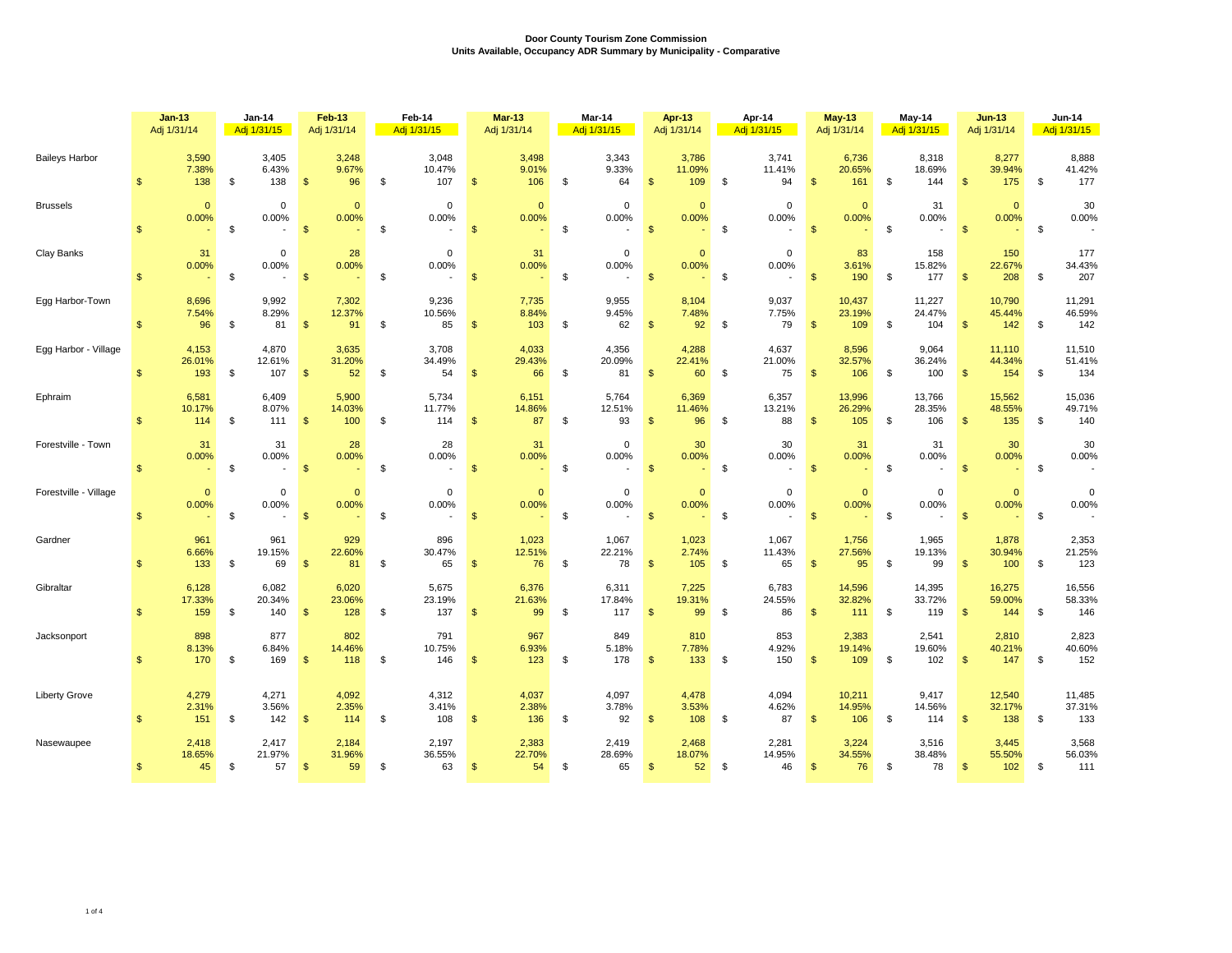|                        |                | $Jan-13$<br>Adj 1/31/14         |              | Jan-14<br>Adj 1/31/15  |                | <b>Feb-13</b><br>Adj 1/31/14 |     | Feb-14<br>Adj 1/31/15  |              | <b>Mar-13</b><br>Adj 1/31/14 |              | Mar-14<br>Adj 1/31/15  |                | Apr-13<br>Adj 1/31/14  |            | Apr-14<br>Adj 1/31/15  |               | <b>May-13</b><br>Adj 1/31/14 |              | $May-14$<br>Adj 1/31/15 |                | $Jun-13$<br>Adj 1/31/14 |              | Jun-14<br>Adj 1/31/15   |
|------------------------|----------------|---------------------------------|--------------|------------------------|----------------|------------------------------|-----|------------------------|--------------|------------------------------|--------------|------------------------|----------------|------------------------|------------|------------------------|---------------|------------------------------|--------------|-------------------------|----------------|-------------------------|--------------|-------------------------|
| Sevastopol             | \$             | 4,247<br>14.43%<br>137          | \$           | 4,090<br>21.56%<br>90  | $\mathbf{\$}$  | 3,779<br>24.29%<br>117       | \$  | 3,853<br>34.10%<br>96  | $\mathbf{s}$ | 4,238<br>25.77%<br>110       | \$           | 4,192<br>25.33%<br>104 | $\mathbb{S}$   | 4,408<br>21.67%<br>99  | \$         | 4,552<br>24.32%<br>97  | $\mathbf{s}$  | 5,696<br>31.46%<br>127       | \$           | 5,892<br>36.32%<br>122  | $\mathbf{s}$   | 6,258<br>56.12%<br>175  | \$           | 6,283<br>55.98%<br>181  |
| Sister Bay             | \$             | 10,172<br>8.16%<br>149          | \$           | 9,792<br>9.44%<br>117  | $\mathbf{\$}$  | 8,527<br>15.12%<br>88        | \$  | 8,634<br>15.81%<br>89  | \$           | 8,767<br>14.00%<br>88        | S.           | 9,603<br>13.39%<br>82  | $\mathbf{s}$   | 9,603<br>11.08%<br>85  | \$         | 8,209<br>15.71%<br>84  |               | 15,198<br>21.46%<br>105      |              | 13,181<br>24.66%<br>111 | $\mathbf{s}$   | 14,536<br>47.51%<br>132 | \$           | 14,705<br>49.37%<br>137 |
| Sturgeon Bay - City    | \$             | 18,749<br>24.11%<br>70          | \$           | 18,696<br>25.97%<br>71 | $\mathfrak{s}$ | 17,251<br>31.21%<br>68       | \$. | 17,651<br>37.50%<br>68 |              | 18,419<br>32.43%<br>72       | \$           | 19,617<br>35.90%<br>70 | $\mathbb{S}$   | 18,792<br>26.06%<br>71 | \$         | 18,855<br>29.27%<br>72 | $\mathbf{\$}$ | 19,991<br>39.63%<br>80       |              | 20,194<br>45.33%<br>81  | $\mathbf{\$}$  | 19,443<br>58.19%<br>102 | \$           | 19,522<br>56.80%<br>104 |
| Sturgeon Bay - Town    | $\mathfrak{L}$ | 245<br>2.45%<br>368             | \$           | 379<br>5.80%<br>163    | \$             | 251<br>4.78%<br>211          | \$  | 330<br>3.33%<br>158    | $\mathbf{s}$ | 248<br>6.05%<br>171          | \$           | 371<br>2.16%<br>160    | $\mathbb{S}$   | 237<br>4.64%<br>139    | \$         | 343<br>7.87%<br>149    | $\mathbf{\$}$ | 390<br>13.08%<br>139         | \$           | 421<br>27.55%<br>176    | $\mathbf{\$}$  | 747<br>45.11%<br>186    | \$           | 950<br>39.47%<br>186    |
| Union                  | \$             | $\mathbf{0}$<br>0.00%<br>$\sim$ | \$.          | $\mathbf 0$<br>0.00%   | $\mathbf{\$}$  | $\mathbf{0}$<br>0.00%        | \$  | $\mathbf 0$<br>0.00%   | $\mathbf{s}$ | $\mathbf{0}$<br>0.00%        | S.           | $\mathbf 0$<br>0.00%   | $\mathbf{s}$   | $\mathbf{0}$<br>0.00%  | \$         | $\mathbf 0$<br>0.00%   | $\mathcal{F}$ | 31<br>0.00%                  | \$.          | $\mathbf 0$<br>0.00%    | -\$            | 30<br>0.00%             | \$           | $\mathbf 0$<br>$0.00\%$ |
| Washington Island      | \$             | 1,104<br>10.33%<br>69           | \$           | 1,235<br>6.72%<br>63   | $\mathbf{\$}$  | 1,184<br>3.63%<br>77         | \$. | 984<br>9.86%<br>83     | £.           | 1,321<br>7.27%<br>71         | S.           | 1,106<br>7.96%<br>70   | $\mathbf{s}$   | 1,537<br>5.73%<br>73   | \$         | 1,079<br>25.39%<br>47  | - \$          | 3,802<br>13.55%<br>72        | \$.          | 3,521<br>19.11%<br>64   | $\mathcal{F}$  | 5,972<br>33.12%<br>99   | - \$         | 5,569<br>34.39%<br>94   |
| Available              |                | 72,283                          |              | 73,507                 |                | 65,160                       |     | 67,077                 |              | 69,258                       |              | 73,050                 |                | 73,158                 |            | 71,918                 |               | 117,157                      |              | 117,638                 |                | 129,853                 |              | 130,776                 |
| Filled<br>%<br>Average | $\mathfrak{L}$ | 10,502<br>14.53%<br>96          | $\mathbf{s}$ | 11,109<br>15.11%<br>91 | $\mathbf{\$}$  | 13,333<br>20.46%<br>83       |     | 15,278<br>22.78%<br>81 | \$           | 13,715<br>19.80%<br>82       | $\mathbf{s}$ | 14,592<br>19.98%<br>79 | $\mathfrak{S}$ | 11,823<br>16.16%<br>81 | $\sqrt{3}$ | 13,517<br>18.80%<br>79 | $\mathbf{s}$  | 32,206<br>27.49%<br>102      | $\mathbf{s}$ | 35,299<br>30.01%<br>102 | $\mathfrak{s}$ | 62,031<br>47.77%<br>135 | $\mathbf{S}$ | 64,137<br>49.04%<br>136 |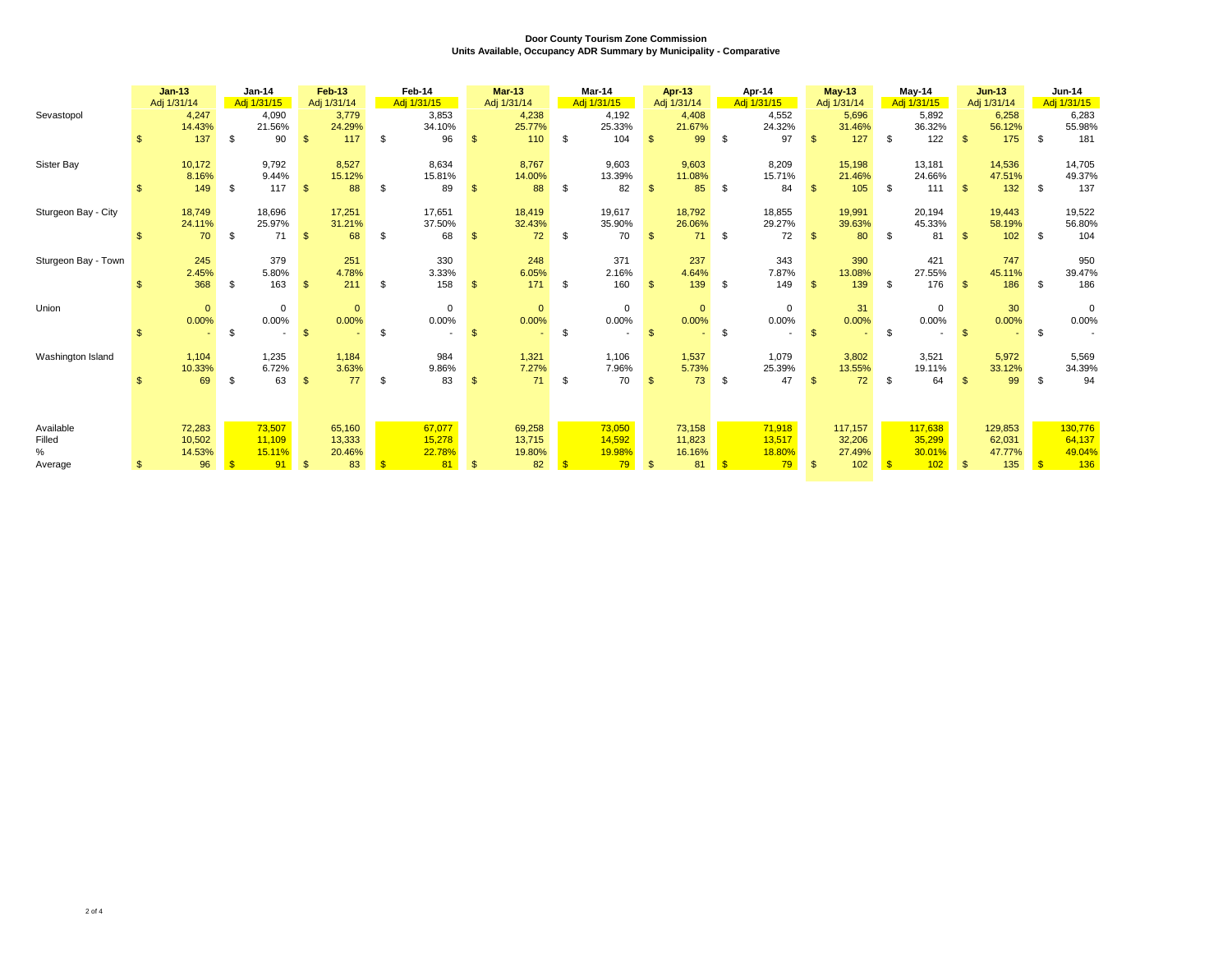|                       |                | $Jul-13$<br>Adj 1/31/14 |    | <b>Jul-14</b><br>Adj 1/31/15 |                         | <b>Aug-13</b><br>Adj 1/31/14 |    | Aug-14<br>Adj 1/31/15   |                | <b>Sep-13</b><br>Adj 1/31/14 |    | Sep-14<br>Adj 1/31/15   |                | Oct-13<br>Adj 1/31/14   | Oct-14<br>Adj 1/31/15 |                         |                | <b>Nov-13</b><br>Adj 1/31/14 | <b>Nov-14</b><br>Adj 1/31/15 |                        | <b>Dec-13</b><br>Adj 1/31/14 |                        | Dec-14<br>Adj 1/31/15 |                        |
|-----------------------|----------------|-------------------------|----|------------------------------|-------------------------|------------------------------|----|-------------------------|----------------|------------------------------|----|-------------------------|----------------|-------------------------|-----------------------|-------------------------|----------------|------------------------------|------------------------------|------------------------|------------------------------|------------------------|-----------------------|------------------------|
| <b>Baileys Harbor</b> | $\mathfrak{S}$ | 9,568<br>67.14%<br>188  | \$ | 9,275<br>71.43%<br>190       | $\mathsf{\$}$           | 9,474<br>64.80%<br>196       | \$ | 9,436<br>68.98%<br>194  | $\mathfrak{s}$ | 8,937<br>55.00%<br>173       | \$ | 8,765<br>44.63%<br>173  | \$             | 8,611<br>39.55%<br>168  | \$                    | 8,790<br>46.43%<br>152  | $\mathfrak{S}$ | 3,940<br>13.88%<br>107       | \$                           | 3,419<br>16.50%<br>118 | $\mathfrak{S}$               | 3,534<br>10.41%<br>123 | \$                    | 3,281<br>13.47%<br>83  |
| <b>Brussels</b>       | $\mathfrak{S}$ | $\mathbf{0}$<br>0.00%   | \$ | 31<br>29.03%<br>195          | $\mathsf{\$}$           | $\mathbf{0}$<br>0.00%        | \$ | 31<br>38.71%<br>195     | $\mathfrak{s}$ | $\mathbf{0}$<br>0.00%        | \$ | 30<br>0.00%             | \$             | $\mathbf{0}$<br>0.00%   | \$                    | 31<br>6.45%<br>195      | $\mathfrak{s}$ | $\mathbf{0}$<br>0.00%        | $\mathfrak{s}$               | 0<br>0.00%             | $\mathfrak{s}$               | $\mathbf{0}$<br>0.00%  | $\mathbb S$           | $\mathbf 0$<br>0.00%   |
| Clay Banks            | $\mathfrak{s}$ | 155<br>54.84%<br>239    | \$ | 178<br>65.73%<br>256         | $\mathsf{\$}$           | 155<br>49.68%<br>194         | \$ | 180<br>65.00%<br>192    | $\mathfrak{s}$ | 147<br>19.73%<br>168         | \$ | 164<br>20.12%<br>190    | $\sqrt{2}$     | 155<br>33.55%<br>180    | \$                    | 165<br>20.00%<br>162    | $\mathfrak{s}$ | $\mathbf{0}$<br>0.00%        | $\mathfrak s$                | 0<br>0.00%             | $\mathfrak{s}$               | $\Omega$<br>0.00%      | \$                    | $\mathbf 0$<br>0.00%   |
| Egg Harbor-Town       | $\frac{1}{2}$  | 11,955<br>67.26%<br>179 | \$ | 12,014<br>68.27%<br>178      | $\sqrt[6]{\frac{1}{2}}$ | 11,023<br>70.91%<br>171      | \$ | 12,550<br>65.98%<br>174 | $\mathfrak{s}$ | 10,741<br>41.51%<br>151      | \$ | 11,830<br>44.02%<br>142 | $\frac{1}{2}$  | 11,546<br>43.25%<br>148 | \$                    | 12,802<br>43.36%<br>144 | \$             | 9,630<br>11.82%<br>83        | \$                           | 8,853<br>14.68%<br>87  | $\frac{1}{2}$                | 9,683<br>7.78%<br>74   | \$                    | 8,401<br>9.26%<br>90   |
| Egg Harbor - Village  | $\mathfrak{s}$ | 11,603<br>73.46%<br>171 | \$ | 12,148<br>74.96%<br>167      | $\mathsf{\$}$           | 11,426<br>74.44%<br>176      | \$ | 12,190<br>72.35%<br>177 | $\mathfrak{s}$ | 10,974<br>58.87%<br>136      | \$ | 11,470<br>55.07%<br>140 | $\mathfrak{s}$ | 11,476<br>49.37%<br>148 | \$                    | 10,787<br>53.77%<br>158 | $\mathfrak{s}$ | 4,480<br>28.93%<br>76        | \$                           | 4,628<br>21.65%<br>123 | $\mathsf{\$}$                | 4,759<br>14.92%<br>104 | \$                    | 4,448<br>15.24%<br>83  |
| Ephraim               | $\mathfrak{S}$ | 16,326<br>73.94%<br>164 | \$ | 15,920<br>76.04%<br>152      | $\mathsf{\$}$           | 16,469<br>75.96%<br>162      | \$ | 15,820<br>80.51%<br>163 | $\mathbf{s}$   | 14,961<br>57.98%<br>141      | \$ | 15,020<br>56.62%<br>147 | $\mathbf{\$}$  | 14,649<br>51.59%<br>157 | \$                    | 14,096<br>57.07%<br>146 | $\mathfrak{s}$ | 6,125<br>16.59%<br>92        | \$                           | 6,823<br>14.77%<br>122 | $\mathfrak{s}$               | 6,204<br>12.56%<br>115 | \$                    | 6,452<br>11.75%<br>88  |
| Forestville - Town    | $\mathfrak{s}$ | 31<br>9.68%<br>208      | \$ | 31<br>0.00%                  | $\mathfrak{s}$          | 31<br>12.90%<br>200          | \$ | 31<br>22.58%<br>171     | $\mathfrak{S}$ | 30<br>0.00%                  | \$ | 30<br>3.33%<br>100      | \$             | 31<br>0.00%             | \$                    | 31<br>3.23%<br>300      | $\mathfrak{L}$ | 30<br>0.00%                  | \$                           | 0<br>0.00%             | $\mathfrak{s}$               | 31<br>0.00%            | \$                    | $\Omega$<br>0.00%      |
| Forestville - Village | $\mathfrak{s}$ | $\mathbf{0}$<br>0.00%   | \$ | 0<br>0.00%                   | $\mathsf{\$}$           | $\mathbf{0}$<br>0.00%        | \$ | $\mathbf 0$<br>0.00%    | $\mathfrak{s}$ | $\mathbf{0}$<br>0.00%        | \$ | $\mathbf 0$<br>0.00%    | $\mathfrak{s}$ | $\mathbf{0}$<br>0.00%   | \$                    | $\mathbf 0$<br>0.00%    | $\mathbf{\$}$  | $\mathbf{0}$<br>0.00%        | \$                           | 0<br>0.00%             | $\mathfrak{s}$               | $\mathbf{0}$<br>0.00%  | \$                    | $\mathbf 0$<br>0.00%   |
| Gardner               | $\mathbf{s}$   | 1,954<br>44.98%<br>110  | \$ | 2,145<br>41.72%<br>118       | $\mathsf{\$}$           | 1,943<br>39.48%<br>125       | \$ | 2,157<br>41.31%<br>131  | $\mathbf{s}$   | 1,870<br>18.18%<br>129       | \$ | 2,076<br>19.85%<br>119  | \$             | 1,887<br>16.38%<br>117  | \$                    | 2,310<br>17.97%<br>113  | $\mathfrak{s}$ | 1,309<br>13.45%<br>74        | \$                           | 960<br>12.40%<br>80    | $\mathfrak{s}$               | 960<br>16.04%<br>76    | \$                    | 962<br>12.89%<br>75    |
| Gibraltar             | $\mathfrak{S}$ | 17.110<br>80.29%<br>169 | \$ | 17,395<br>82.46%<br>174      | $\mathsf{\$}$           | 19,775<br>69.19%<br>169      | \$ | 17.411<br>85.66%<br>170 | $\mathfrak{s}$ | 16,264<br>62.58%<br>149      | \$ | 16,283<br>65.17%<br>154 | $\mathfrak{s}$ | 16,218<br>59.77%<br>147 | \$                    | 15,693<br>60.48%<br>152 | $\mathfrak{s}$ | 7,055<br>24.21%<br>115       | \$                           | 6,676<br>21.93%<br>149 | $\mathfrak{s}$               | 5,224<br>25.50%<br>156 | \$                    | 6,404<br>19.50%<br>136 |
| Jacksonport           | $\mathfrak{S}$ | 2,976<br>72.82%<br>183  | \$ | 2,994<br>72.28%<br>179       | $\mathfrak{s}$          | 3,095<br>71.70%<br>175       | \$ | 3,139<br>69.42%<br>182  | \$             | 2,796<br>32.01%<br>133       | \$ | 2,863<br>31.26%<br>145  | $\mathbf{\$}$  | 2,769<br>25.82%<br>135  | \$                    | 2,760<br>32.36%<br>135  | \$             | 881<br>8.85%<br>91           | \$                           | 1,022<br>14.38%<br>112 | $\mathfrak{s}$               | 957<br>7.00%<br>196    | \$                    | 848<br>13.68%<br>106   |
| <b>Liberty Grove</b>  | $\mathfrak{s}$ | 12,916<br>60.00%<br>166 | \$ | 12,434<br>60.83%<br>167      | $\mathfrak{s}$          | 12,636<br>61.78%<br>157      | \$ | 12,530<br>65.47%<br>163 | $\mathbf{s}$   | 12,273<br>34.25%<br>129      | \$ | 11,799<br>37.36%<br>126 | $\mathfrak{s}$ | 11,715<br>37.61%<br>125 | \$                    | 11,442<br>40.40%<br>129 | $\mathfrak{S}$ | 5,127<br>11.61%<br>72        | \$                           | 4,521<br>6.26%<br>130  | $\mathfrak{s}$               | 5,064<br>4.60%<br>139  | \$                    | 4,231<br>4.07%<br>151  |
| Nasewaupee            | $\mathfrak{s}$ | 3,542<br>66.43%<br>136  | \$ | 3,906<br>71.33%<br>129       | $\mathfrak{s}$          | 3,625<br>66.37%<br>127       | \$ | 3,605<br>72.51%<br>131  | $\mathfrak{s}$ | 3,290<br>39.88%<br>114       | \$ | 3,453<br>36.55%<br>123  | $\mathbf{\$}$  | 3,146<br>40.72%<br>94   | \$                    | 3,330<br>40.99%<br>101  | \$             | 2,310<br>13.20%<br>52        | \$                           | 2,251<br>16.04%<br>54  | $\mathfrak{s}$               | 2,443<br>10.44%<br>47  | \$                    | 1,220<br>12.70%<br>47  |